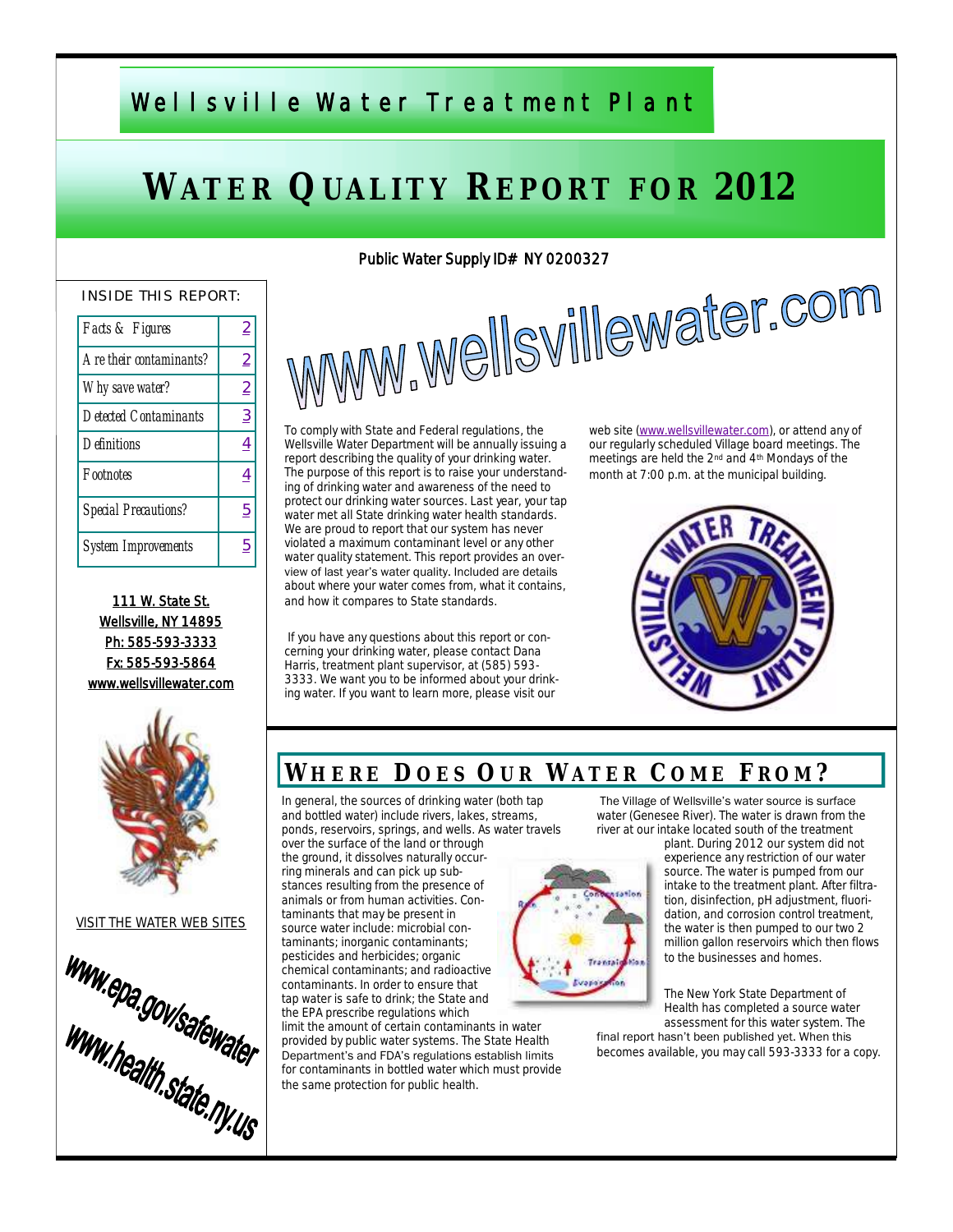#### <span id="page-1-0"></span>**Water Quality Report for 2012**

## **F A C T S A N D FI G U R E S**

Our water system serves 5700 people through 2300 service connections. The total water produced in 2012 was 257 million gallons. The daily average water pumped into the system was 704,110 gallons. Our highest single day was 1,435,000. The amount of water delivered to customers was 193 million gallons; this leaves 64 million gallons of water unaccounted for. (24% of the amount pumped). This unaccounted for water includes water used for flushing mains, fighting fires, fire training, and leaks. In 2012 our water customers were charged \$0.54 per unit of water (1 unit equals 748 gallons) for 1 to 3 units, \$3.68 per unit of water for 4 to 50 units, \$2.54 per unit for 50 to 100 units, \$2.27 per unit for 101 to 150 units, \$1.32 per unit over 150 units. Plus a monthly service charge of \$15.25.

For a more detailed explanation of our billing rates: www.wellsvillewater.com/water\_rates.htm

## **Are there contaminants in our drinking water?**

As the State regulations require, we routinely test your drinking water for numerous contaminants. These contaminants include: total coliform, turbidity, inorganic compounds, nitrate, nitrite, lead, copper, volatile organic compounds, total trihalomethanes, radiological, and synthetic organic compounds. The table of detected contaminants included with this report depicts which compounds were detected in your drinking water. For further information on all of the contaminants tested and their results visit our web site. The State allows us to test for some contaminants less than once per year because the concentrations of these contaminants do not change frequently. Some of our data

though representative, are more than one year old. It should be noted that all drinking water, including bottled drinking water, might be reasonably expected to contain at least small amounts of some contaminants. The presence of contaminants does not necessarily indicate that the water poses a health risk. More information about contaminants and potential health effects can be obtained by calling the EPA's Safe Drinking Water Hotline at (800) 426-4791 or the Allegany County Department of Health at (585) 268-9250.

**For all of our current lab results, visit our web site**

**www.wellsville water.com/ lab\_results.htm**

# **Information on Fluoride addition.**

**TA** 

W<br>W  $\sum_{i=1}^{n} \sum_{j=1}^{n}$ 

**TA** 

W,

 $\frac{1}{2}$ 

₩

The Village of Wellsville is one of the many drinking water systems in New York State that provides drinking water with a controlled, low level of fluoride for consumer dental health protection. According to the United States Centers for Disease Control, fluoride is very effective in preventing cavities when present in drinking water at an optimal range from 0.8 to 1.2 mg/l (parts per million). To ensure that the fluoride supplement in your water provides optimal dental protection, the State Department of Health requires that we monitor fluoride levels on a daily basis. During 2012 monitoring showed fluoride levels in your water were in the optimal range 100 % of the time. None of the monitoring results showed fluoride at levels that approach the 2.2 mg/l MCL for fluoride



#### $\frac{1}{2}$  $\gamma_{\rm M}^{\rm O}$ M ₩ นี้  $\mathcal{Q}_A$ Although our system  $\frac{1}{2}$ is very fortunate to have an adequate ا∕⊇ amount of water to meet present and  $\circ$ future demands, there are a number  $\Omega$ of reasons why it is important to con- $\frac{1}{2}$ serve water: n<br>W

ันไ

๚

๚

๚

 $\Omega$ นี n<br>W

 $\frac{1}{\sqrt{2}}$ 

W

Saving water lessens the strain on water systems during a dry spell or drought, helping to avoid severe water use restrictions so that essential fire fighting needs are met.

**W** W W W

## **Why save water and how to avoid wasting it?**

You can play a role in conserving water by becoming conscious of the amount of water your household is using, and by looking for ways to use less whenever you can. It is not hard to conserve water.

#### Conservation tips include:

 Dishwashers use 15 gallons for every cycle, regardless of how many dishes are loaded. So load it to capacity every time.

 Check every faucet in your home for leaks. Just a slow drip can waste 15 to 20 gallons a day. Fix it and you can save almost 6,000 gallons per year.

 Check your toilets for leaks by putting a few drops of food coloring in the tank, watch for a few minutes to see if the color shows up in the bowl. It is not

uncommon to lose up to 100 gallons a day from one of the otherwise invisible toilet leaks. Fix it and you can save more than 30,000 gallons per year.

 Use water-saving, flow-restricting shower heads and low flow faucets (aerators).

 Use your water meter to detect hidden leaks. Simply turn off all taps and water using appliances. Check

your meter reading, and then check again after 15 minutes, if it moved, you have a leak. Most of our meters have a leak detector dial in the middle of them (usually a white arrow), that if turning when everything is off signifies a leak.

 Don't cut your lawn too short, longer grass saves water.

 Water you lawn after 6:00 pm, this prevents water loss due to evaporation.

 When washing you car don't let the hose run continuously.

 When brushing your teeth, shaving or shampooing avoid running the water unnecessarily.

 Water your garden and lawn only when necessary. Remember that a layer of mulch in the flower beds and garden is not only aesthetically pleasing but will help retain moisture.

**Page 2**



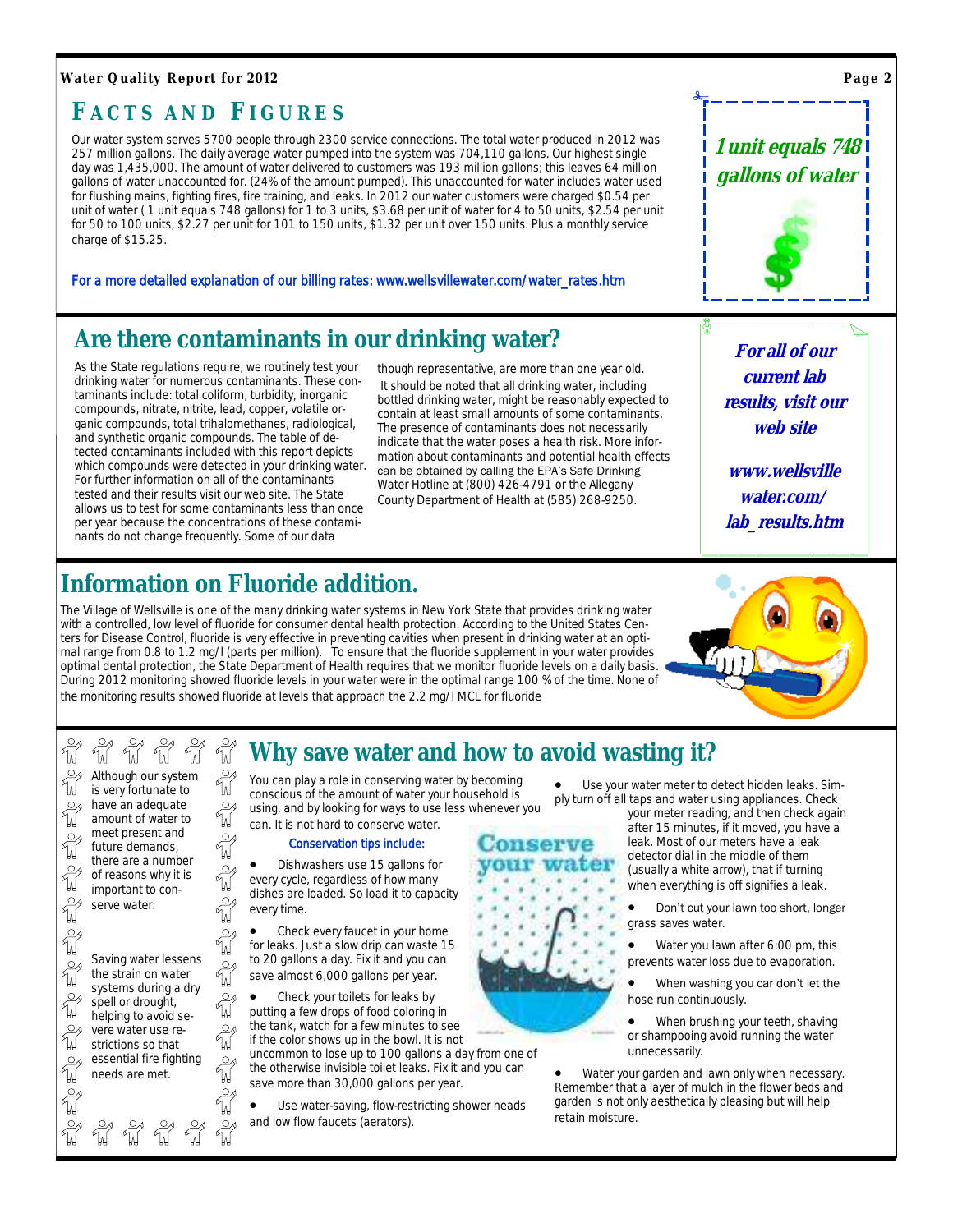<span id="page-2-0"></span>**Water Quality Report for 2012 Page 3** 

## *TABLE OF DETECTED CONTAMINANTS*

| CONTAMINANT                                                                                             | <b>VIOLATION</b><br>YES/NO | DATE OF<br>SAMPLE | LEVEL<br>DETECTED<br>(RANGE)                                                                                                                 | LEVEL OF<br><b>MEASUMENT</b> | MCLG             | <b>REGULATORY</b><br>LIMIT | LIKELY SOURCE OF<br>CONTAMINATION                                       |
|---------------------------------------------------------------------------------------------------------|----------------------------|-------------------|----------------------------------------------------------------------------------------------------------------------------------------------|------------------------------|------------------|----------------------------|-------------------------------------------------------------------------|
| <b>Microbiological Contaminants:</b>                                                                    |                            |                   |                                                                                                                                              |                              |                  |                            |                                                                         |
| Turbidity <sup>2</sup>                                                                                  | NO <sub>1</sub>            | 05/27<br>2012     | 0.27<br>$(0.03 - 0.27)$                                                                                                                      | <b>NTU</b>                   | N/A              | <b>TT</b><br>0.3           | <b>Soil Runoff</b>                                                      |
| <b>Radiological Contaminants:</b>                                                                       |                            |                   |                                                                                                                                              |                              |                  |                            |                                                                         |
| Radium                                                                                                  | NO <sub>1</sub>            | 05/21<br>2008     | 1.69<br>$(0.13 - 1.69)$                                                                                                                      | Pci/l                        | $\boldsymbol{0}$ | MCL 5                      | Erosion of natural de-<br>posits                                        |
| <b>Inorganic Contaminants:</b>                                                                          |                            |                   |                                                                                                                                              |                              |                  |                            |                                                                         |
| <b>Barium</b>                                                                                           | NO <sub>1</sub>            | 01/04<br>2012     | 0.037                                                                                                                                        | mg/1                         | $\overline{2}$   | MCL 2                      | Discharge of drilling<br>wastes; metal refineries;<br>natural deposits. |
| Chloride                                                                                                | NO                         | 09/16<br>2012     | 23.1<br>$(0.9-23.1)$                                                                                                                         | mg/l                         | N/A              | <b>MCL 250</b>             | Naturally occurring or<br>road salt contamination.                      |
| Copper <sup>3</sup>                                                                                     | NO <sub>1</sub>            | 09/08<br>2010     | 0.096<br>$(0.006 - 0.19)$                                                                                                                    | mg/1                         | 1.3              | AL<br>1.3                  | Corrosion of galvanized<br>pipes; natural deposits.                     |
| Fluoride                                                                                                | NO <sub>1</sub>            | 01/04<br>2012     | 1.40                                                                                                                                         | mg/1                         | N/A              | <b>MCL 2.2</b>             | Natural deposits; water<br>additive that promotes<br>strong teeth.      |
| Lead <sup>4</sup>                                                                                       | NO <sub>1</sub>            | 09/08<br>2010     | 0.0027<br>$(ND-0.018)$                                                                                                                       | mg/1                         | $\boldsymbol{0}$ | AL<br>0.015                | Corrosion of household<br>plumbing systems;<br>natural deposits.        |
|                                                                                                         |                            |                   |                                                                                                                                              |                              |                  |                            |                                                                         |
| Nitrate                                                                                                 | NO <sub>1</sub>            | 01/04<br>2012     | 1.14                                                                                                                                         | mg/l                         | 10               | <b>MCL 10</b>              | <b>Runoff from fertilizer</b><br>use                                    |
| Sodium                                                                                                  | NO <sub>1</sub>            | 01/04<br>2012     | 9.2                                                                                                                                          | mg/1                         | N/A              | N/A                        | Naturally occurring                                                     |
| Sulfate                                                                                                 | NO <sub>1</sub>            | 01/04<br>2012     | 10.0                                                                                                                                         | mg/1                         | 250              | N/A                        | Naturally occurring                                                     |
| Synthetic Organic Chemicals (Pesticides / Herbicides) No Contaminants detected - 10/26/2011             |                            |                   |                                                                                                                                              |                              |                  |                            |                                                                         |
| Volatile Organic Contaminants: No Contaminants detected - 01/04/2012<br><b>Disinfection Byproducts:</b> |                            |                   |                                                                                                                                              |                              |                  |                            |                                                                         |
| $HAA5$ <sup>5</sup>                                                                                     | NO <sub>1</sub>            | 09/05<br>2012     | 0.03                                                                                                                                         | mg/1                         | N/A              | <b>MCL 0.06</b>            | By product of drinking<br>water chlorination.                           |
| Total<br>Trihalomethanes <sup>6</sup>                                                                   | <b>NO</b>                  | 09/05<br>2012     | 0.07                                                                                                                                         | $\frac{u g}{l}$              | N/A              | <b>MCL0.08</b>             | By product of drinking<br>water chlorination.                           |
| <b>Total Organic Compounds: Disinfection byproduct precursor</b>                                        |                            |                   |                                                                                                                                              |                              |                  |                            |                                                                         |
| Entry Point <sup>7</sup>                                                                                | NO <sub>1</sub>            | 08/01<br>2012     | 1.3<br>$(1.1-1.6)$                                                                                                                           | mg/1                         | N/A              | TT 35%<br>removal          | Disinfection<br>byproduct precursor                                     |
| Source <sup>7</sup>                                                                                     | <b>NO</b>                  | 08/01<br>2012     | 2.4<br>$(1.7 - 3.7)$                                                                                                                         | mg/1                         | N/A              | N/A                        | <b>Disinfection</b><br>byproduct precursor                              |
|                                                                                                         |                            |                   | For a complete laboratory results listing visit our web site<br>wellsvillewater.com/lab results.htm<br>V"V"V"V"V"V"V"V"V"V"V"V"V"V"V"V"V"V"V |                              |                  |                            | <b>TANA</b>                                                             |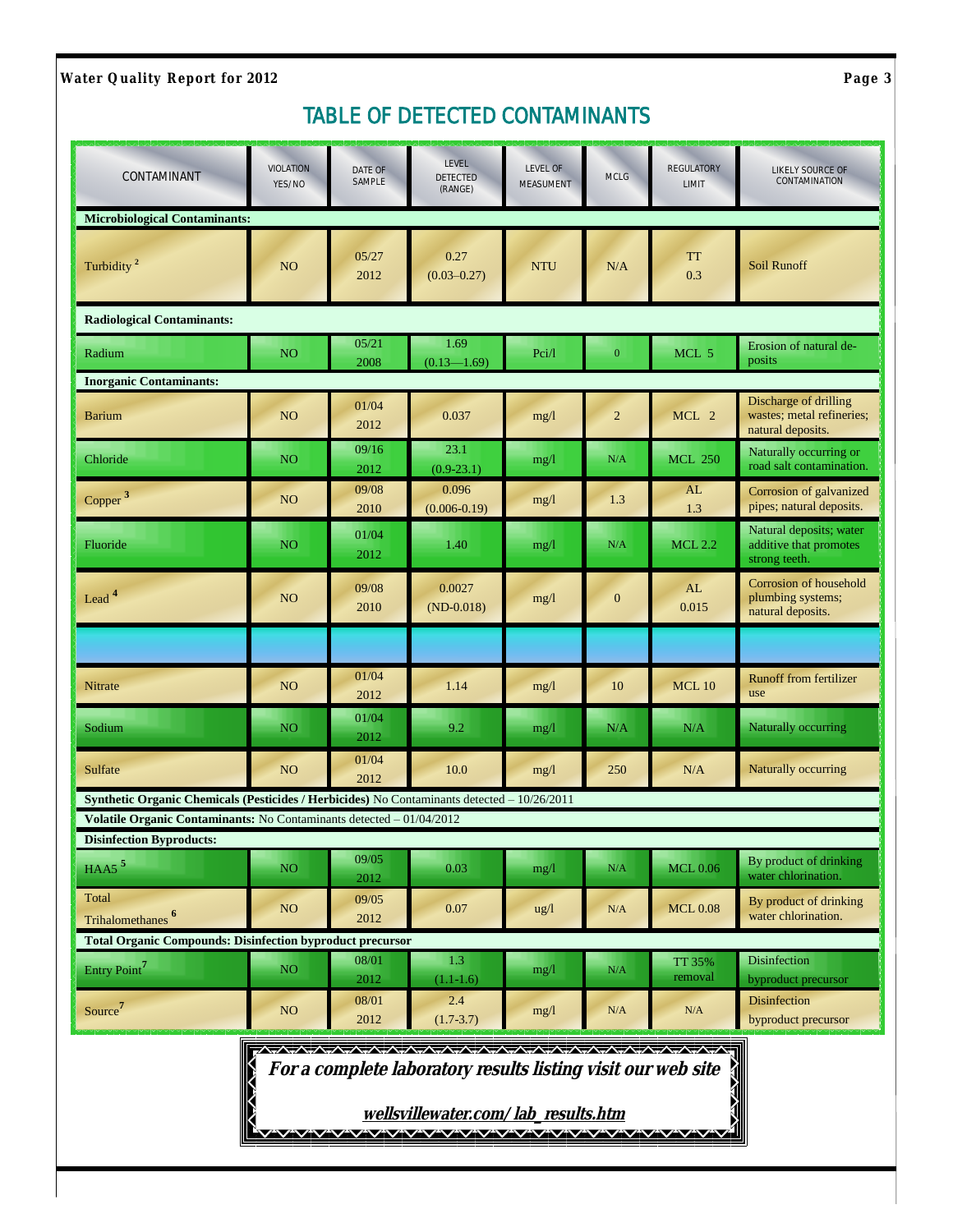#### What does this information mean?

<span id="page-3-0"></span>As you can see from the table of detected contaminants, our system had no violations. We have learned through our testing that some contaminants have been detected: however, these contaminants were detected below the level allowed by the State.

1– A violation occurs in systems collecting less than 40 samples per month when two or more samples are total coliform positive.

2- Turbidity is a measure of the cloudiness of the water. We test it because it is a good indicator of the effectiveness of our filtration system. State regulations require that turbidity must always be below 0.3 NTU. 100% of our samples met this turbidity performance standard.

3 - The level presented represents the 90<sup>th</sup> percentile of the 20 sites tested. A percentile is a value on a scale of 100 that indicates the percent of a distribution that is equal to or below it. The 90th percentile is equal to or greater than 90% of the copper values detected at your water system. In this case 20 samples were collected at your water system and the 90th percentile value was the 18th highest value . The action level for copper was not exceeded at any of the sites tested.

4 - The level presented represents the 90th percentile of the 20 sites tested. The action level for lead was exceeded at one of the sites tested.

5– HAA5's (mono-,di, & trichloroacetic acid, and mono-, & dibromoacetic acid)

6 - Total Trihalomethanes (TTHM's - chloroform, Bromodichloromethane, dibromochloromethane, and bromoform)

7—This level represents the annual quarterly average calculated from data collected.

#### Footnotes: **Definitions:** Provides: **Definitions:**

Maximum Contaminant Level (MCL): The highest level of a contaminant that is allowed in drinking water. MCLs are set as close to the MCLGs as feasible.

*Maximum Contaminant Level Goal* (MCLG): The level of a contaminant in drinking water below which there is no known or expected risk to health. MCLGs allow for a margin of safety.

**Action Level (AL):** The concentration of a contaminant, which, if exceeded, triggers treatment or other requirements that a water system must follow.



*Treatment Technique* (TT): A required process intended to reduce the level of a contaminant in drinking water.

*Non-Detects* (ND): Laboratory analysis indicates that the constituent is not present.

*Nephelometric Turbidity Unit* (NTU): A measure of the clarity of water. Turbidity in excess of 5 NTU is just noticeable to the average person.

**Milligrams per liter (mg/l):** Corresponds to one part of liquid in one million parts of liquid (parts per million ppm).

**Micrograms per liter (ug/l):** Corresponds to one part of liquid in one billion parts of liquid (parts per billion - ppb).